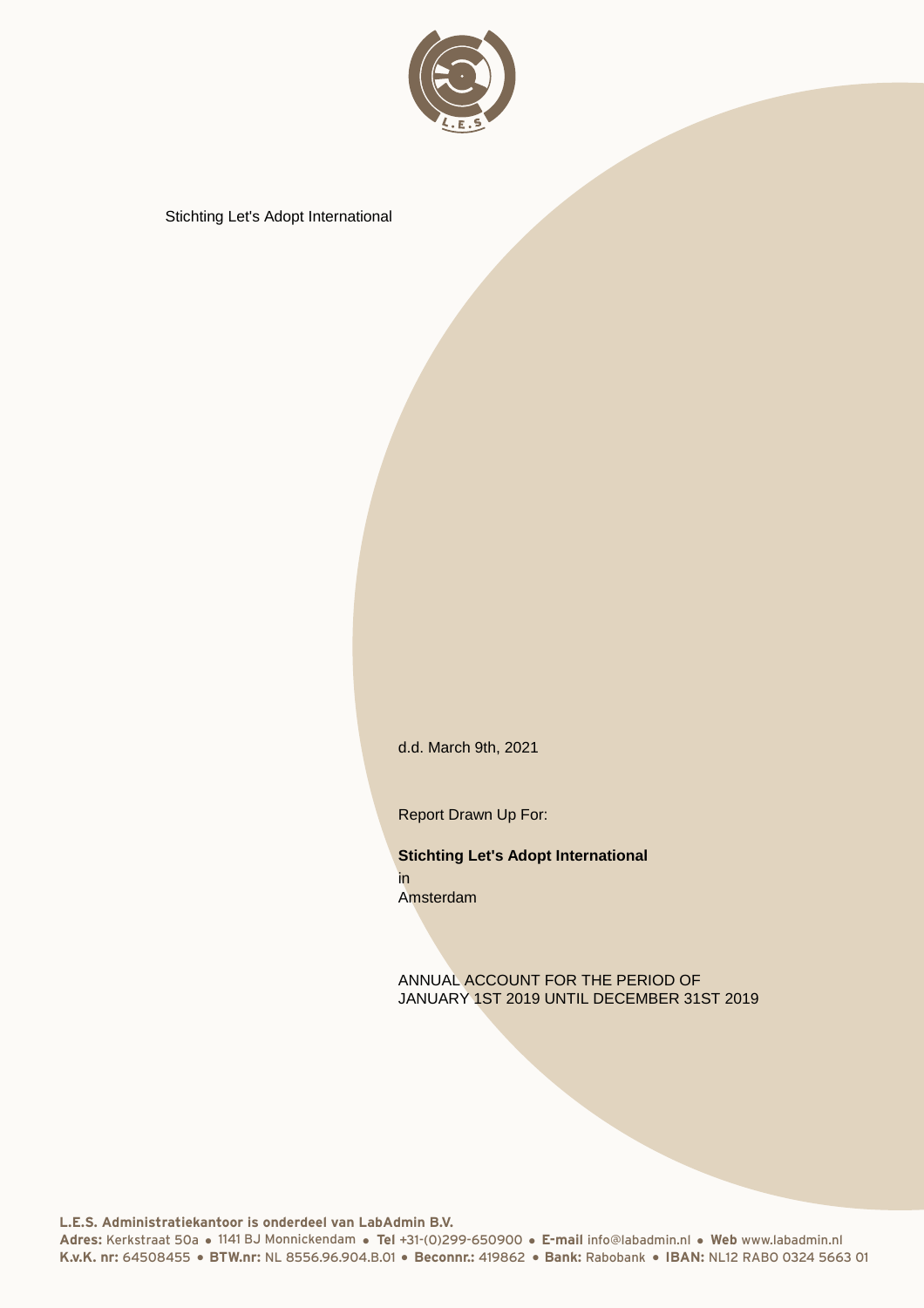

## **INDEX**

| REPORT d.d. 9 March 2021 | Page |
|--------------------------|------|
| <b>General Remarks</b>   | 3    |

## **YEARLY REPORT**

| Balance Per December 31st 2020 (2019); Assets     |                                                              | $\overline{4}$ |
|---------------------------------------------------|--------------------------------------------------------------|----------------|
| Balance Per December 31st 2020 (2019); Liabilties |                                                              | 5              |
|                                                   | Profit And Loss Statement for the period of January 1st 2020 |                |
| until December 31st 2020                          |                                                              | 6              |
| <b>Accounting Principles</b>                      |                                                              | $\overline{7}$ |
| Specifications Of The Balance Sheet               |                                                              | 9              |
| Specifications Of The Profit & Loss Statement     |                                                              | 10             |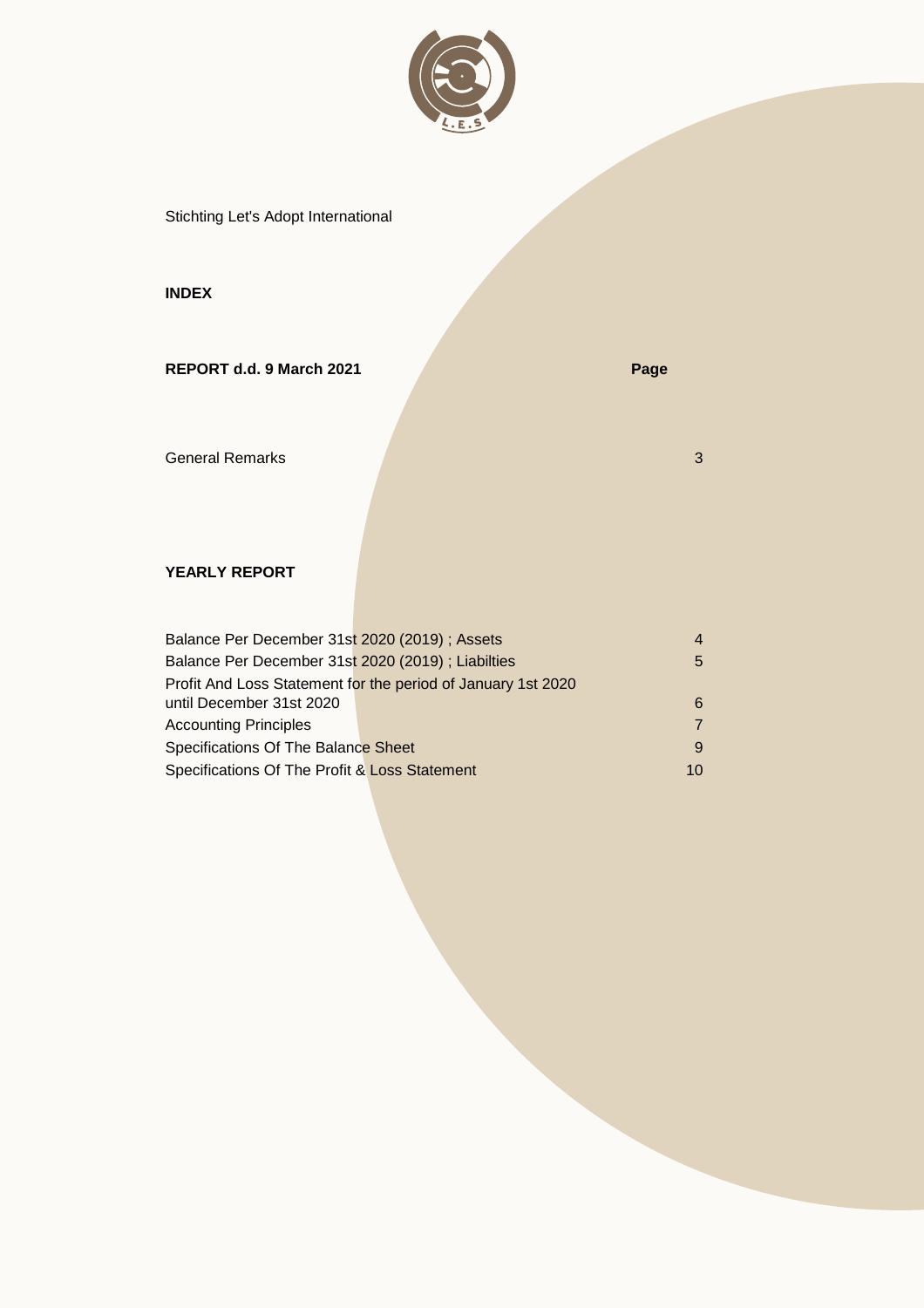

Management Of Stichting Let's Adopt International Zamenhofstraat 150 1022 AG Amsterdam

Monnickendam, March 9, 2021

Dear Management,

According to your assignment we composed the annual report for the year 2020 as enclosed herein.

### **General Remarks**

The Report Year ended with a positive result of 4,793 Euro as opposed to a loss of 360 Euro for the previous year. By achieving this the capital of the foundation on December 31st 2019 consisted of a positive amount of 8,279 Euro.

All income of the foundation was, after deduction of costs as housing, promotion and other overhead, used for the purposes of the foundation as specified in it's articles of association.

Administrative Office LabAdmin B.V.

P.J. Jong Bec Managing Director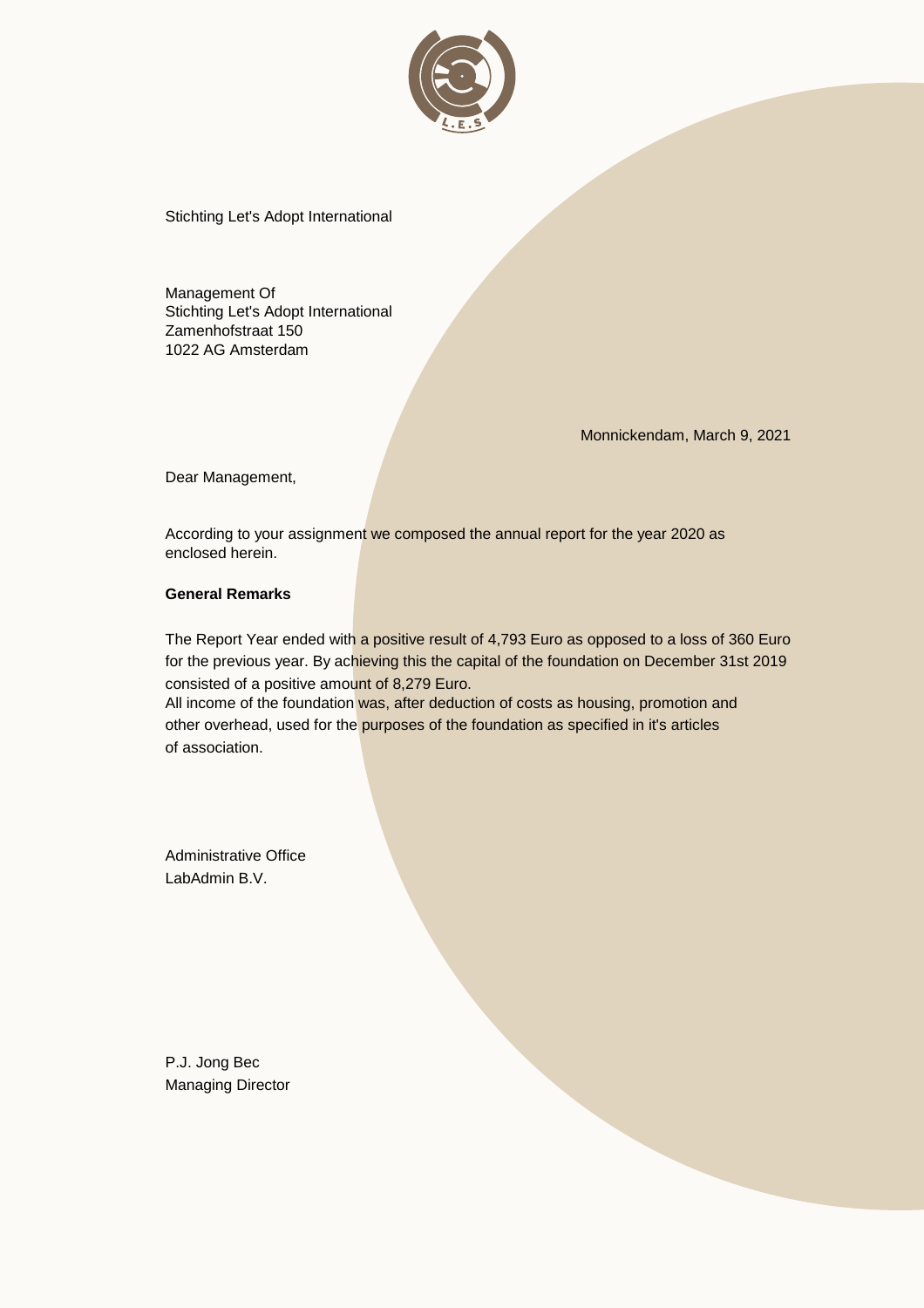

# **BALANCE PER 12/31/20**

ASSETS

|                                | 2020<br>€ |                  | 2019<br>$\in$ |                 |
|--------------------------------|-----------|------------------|---------------|-----------------|
| <b>Fixed Assets</b>            |           |                  |               |                 |
| Inventory                      | 9.752     | 9.752            | 12.480        | 12.480          |
| <b>Current Assets</b>          |           |                  |               |                 |
| Debtors<br><b>Other Assets</b> |           |                  |               |                 |
| <b>Liquid Assets</b>           |           | 14.757<br>24.509 |               | 9.502<br>21.982 |
|                                |           |                  |               |                 |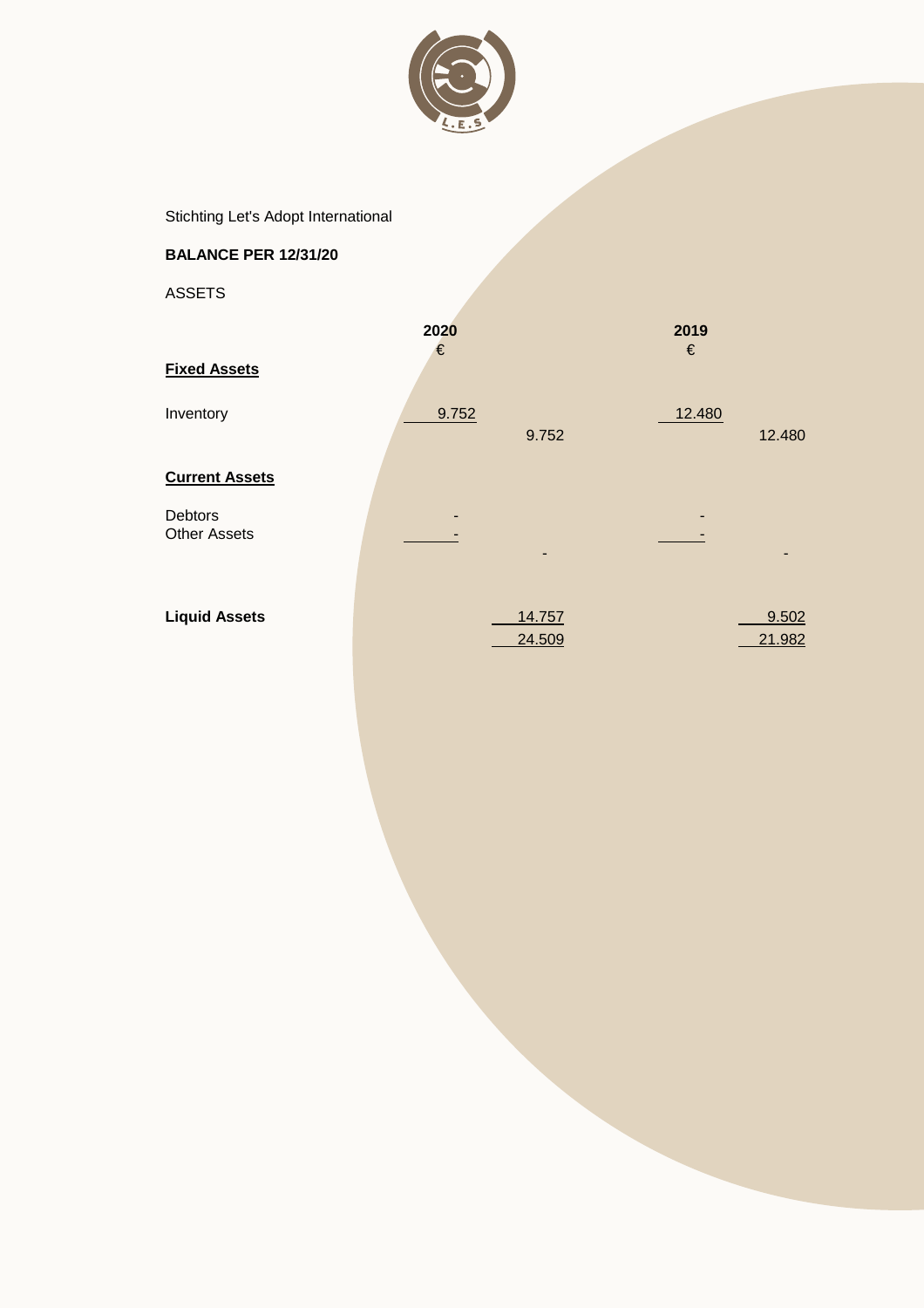

# **BALANCE PER 12/31/2020**

LIABILITIES

|                           | 2020<br>€ |        | 2019<br>€ |        |
|---------------------------|-----------|--------|-----------|--------|
| <b>Foundation Capital</b> | 8.277     |        | 3.486     |        |
|                           |           | 8.277  |           | 3.486  |
| <b>Short Debts</b>        |           |        |           |        |
| Creditors                 | 10.874    |        | 11.328    |        |
| <b>Other Taxes</b>        |           |        |           |        |
| <b>Other Liabilties</b>   | 5.358     |        | 7.168     |        |
|                           |           | 16.232 |           | 18.496 |
|                           |           | 24.509 |           | 21.982 |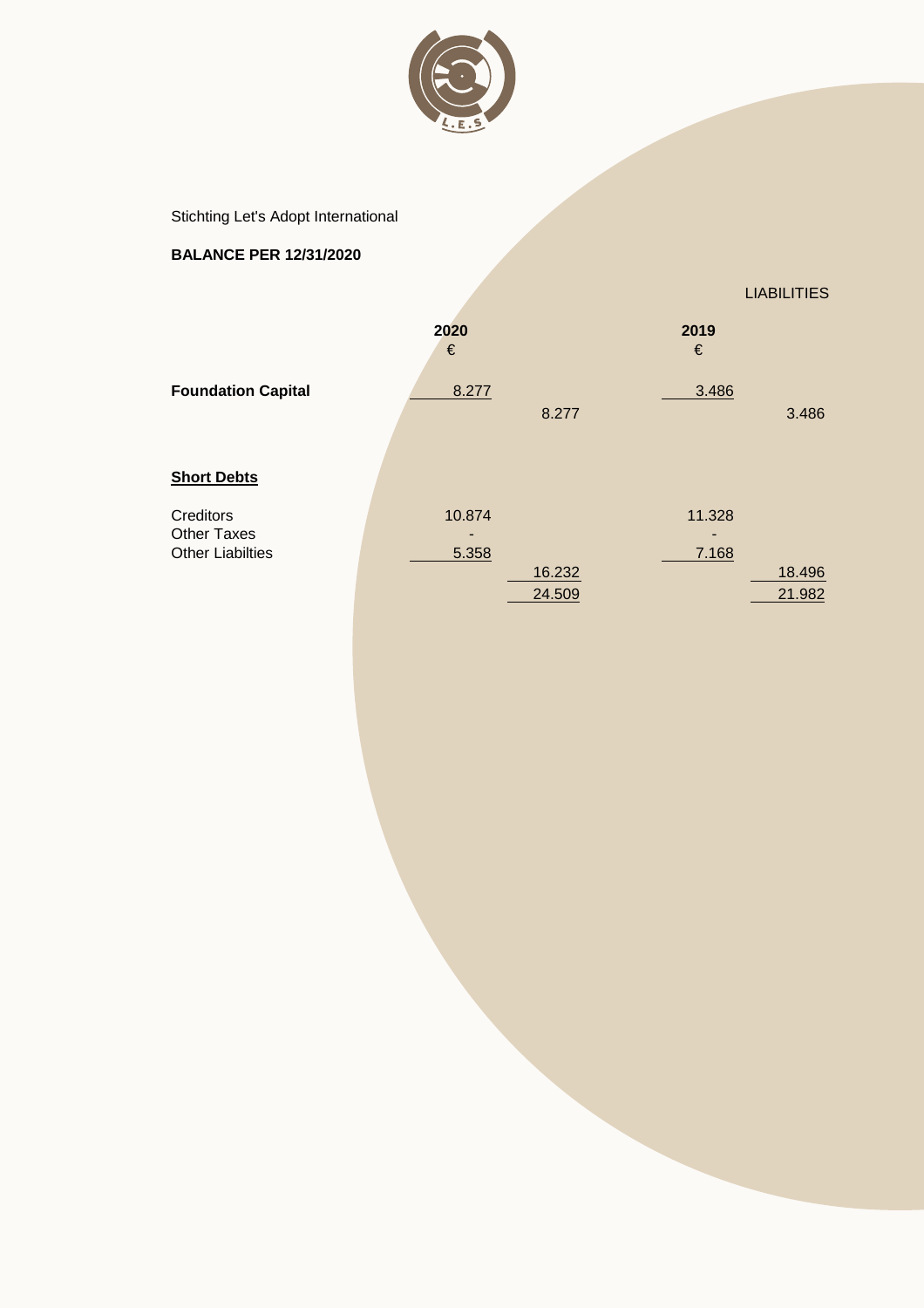

## **PROFIT AND LOSS STATEMENT**

|                                    | 2020      | 2019    |
|------------------------------------|-----------|---------|
|                                    | €         | €       |
| <b>Income Donations/Sponsoring</b> | 1.109.631 | 695.613 |
| Direct/Vetenary Costs              | 641.375   | 330.783 |
| <b>Gross Profit</b>                | 468.256   | 364.830 |
|                                    |           |         |
| Off: Management/Office Costs       | 87.349    | 106.736 |
| Animal Boarding                    | 142.815   | 136.380 |
| <b>Promotional Costs</b>           | 161.385   | 87.858  |
| <b>Other Costs</b>                 | 30.154    | 13.076  |
| <b>Total Costs</b>                 | 421.703   | 344.050 |
| <b>Net Result</b>                  | 46.553    | 20.780  |
|                                    |           |         |
| <b>Financial Costs</b>             | 41.762    | 21.140  |
| <b>Net Result Before Taxes</b>     | 4.791     | $360 -$ |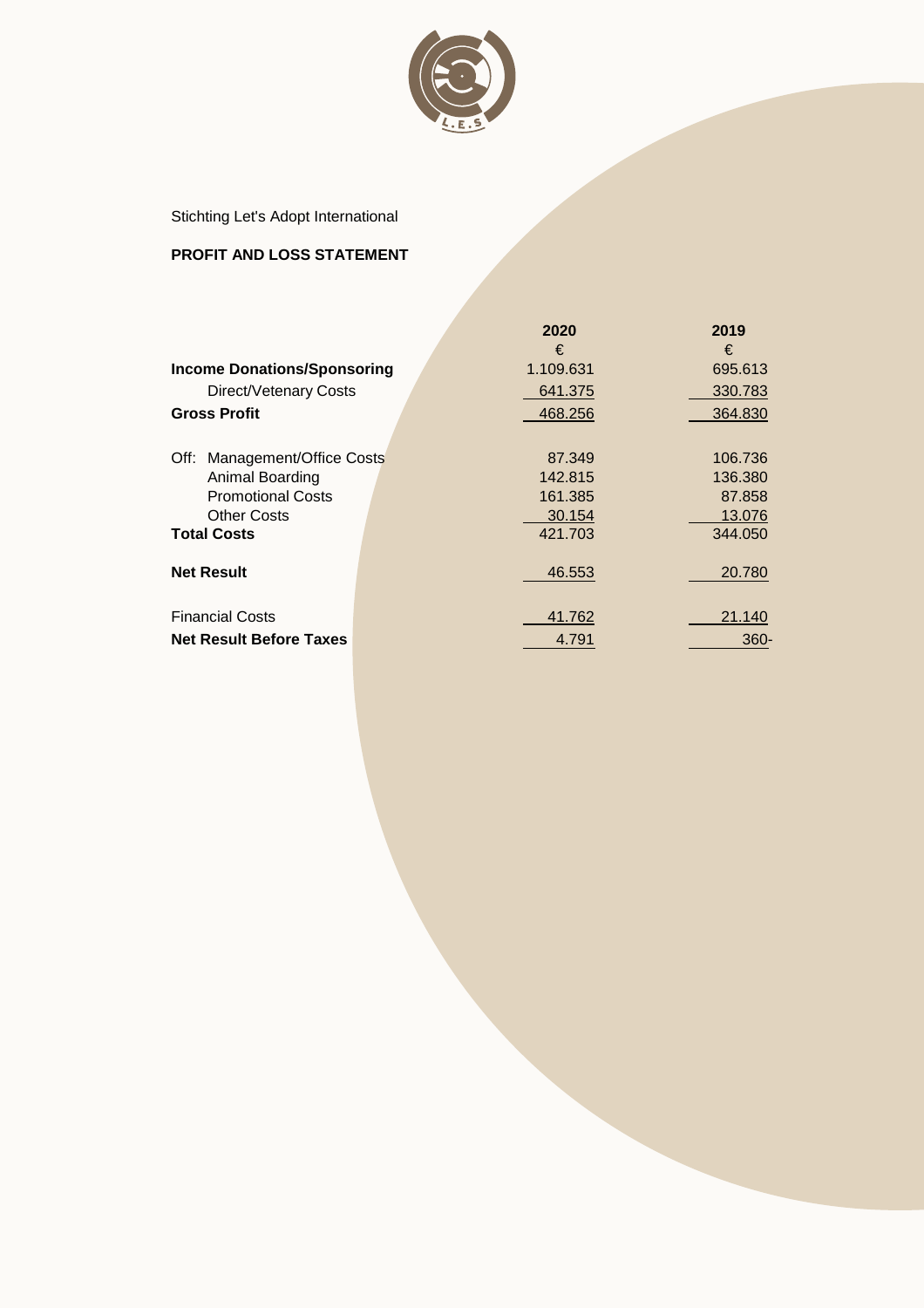

### **General Explanations**

#### *Activities*

Stichting Let's Adopt International has the purpose of developing the following activities: To assist, promote and support the protection, shelter and (permanent) relocation of animals as well as human information activities of animal welfare organizations worldwide.

#### *Financial Year*

The financial year of the foundation runs from january 1st until December 31st.

### *Approval*

In Article 6.5 as stated in the articles of association it is specified that the annual report must be approved by the management of the foundation within 5 months after ending of the financial year. In this case the annual report over the year 2020 was approved on April 1st, 2021.

### **Principles Of Accounting**

### *General Principles*

The Annual Account is based on historical costs. Assets and Liabilities were valuated against nominal values, unless it is mentioned otherwise.

### **Principles Of Valuation**

#### *Assets*

The assets were valuated at nominal value, if necessary after deduction of a provision for financial risks. All claims have a duration with a maximum of one year.

#### *Debts*

The debts were valuated at nominal value and have an expected duration with a maximum of one year.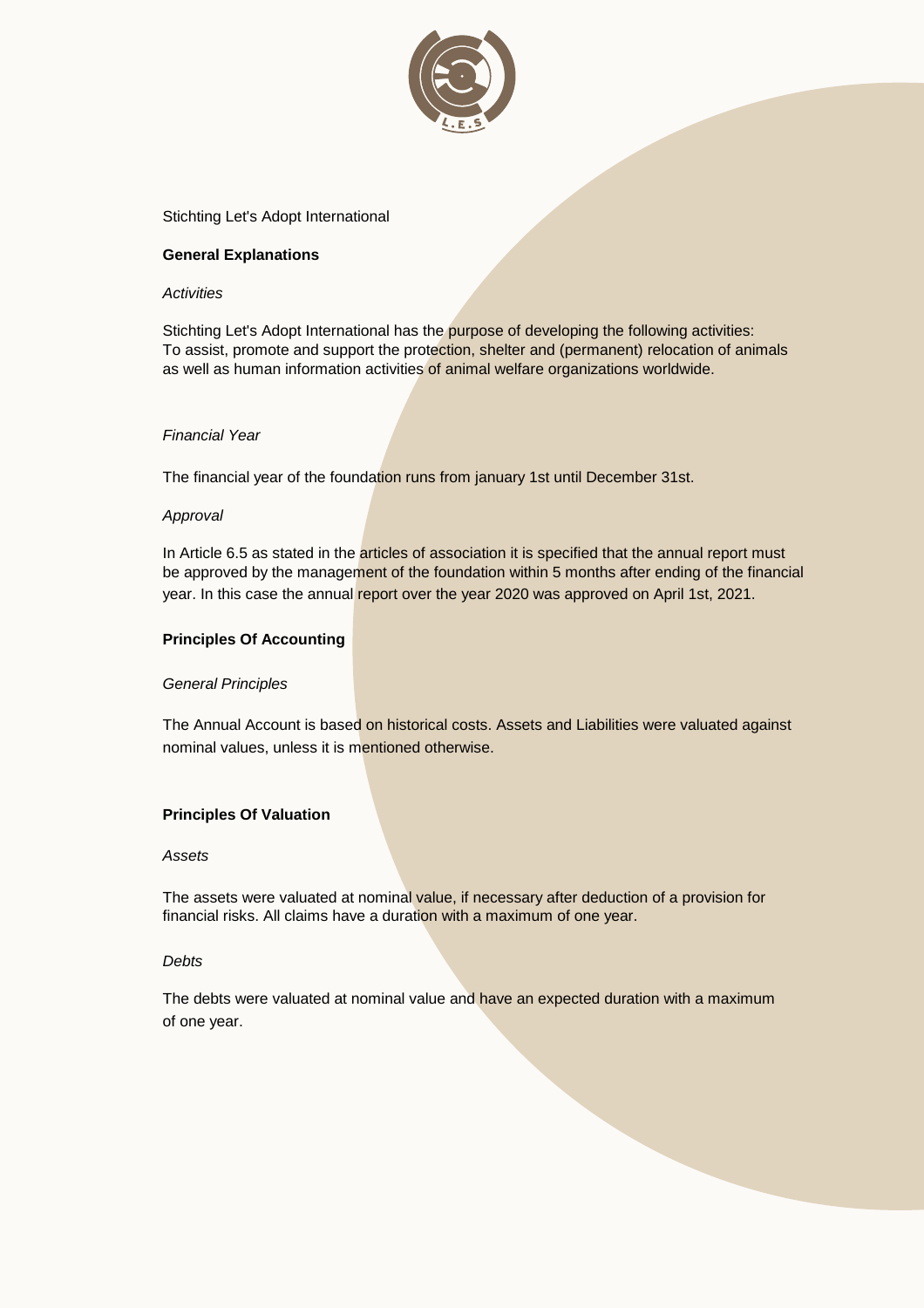

### **Principles Of Results**

The result is calculated as the difference between the net income and all costs attached and/or appearing as a result of the obtaining of such income. The costs are calculated according to general approved accounting principles.

Profits are earned in the year in which the income has been realized. Losses are deducted during the year in which these can be foreseen.

Other income and costs are calculated in the period where they appear.

### **Value Added Tax**

Stichting Let's Adopt International is not submitted to value added taxes. Therefore all costs have been, as far as they were submitted to value added taxes, increased with the applicable amount of such taxes.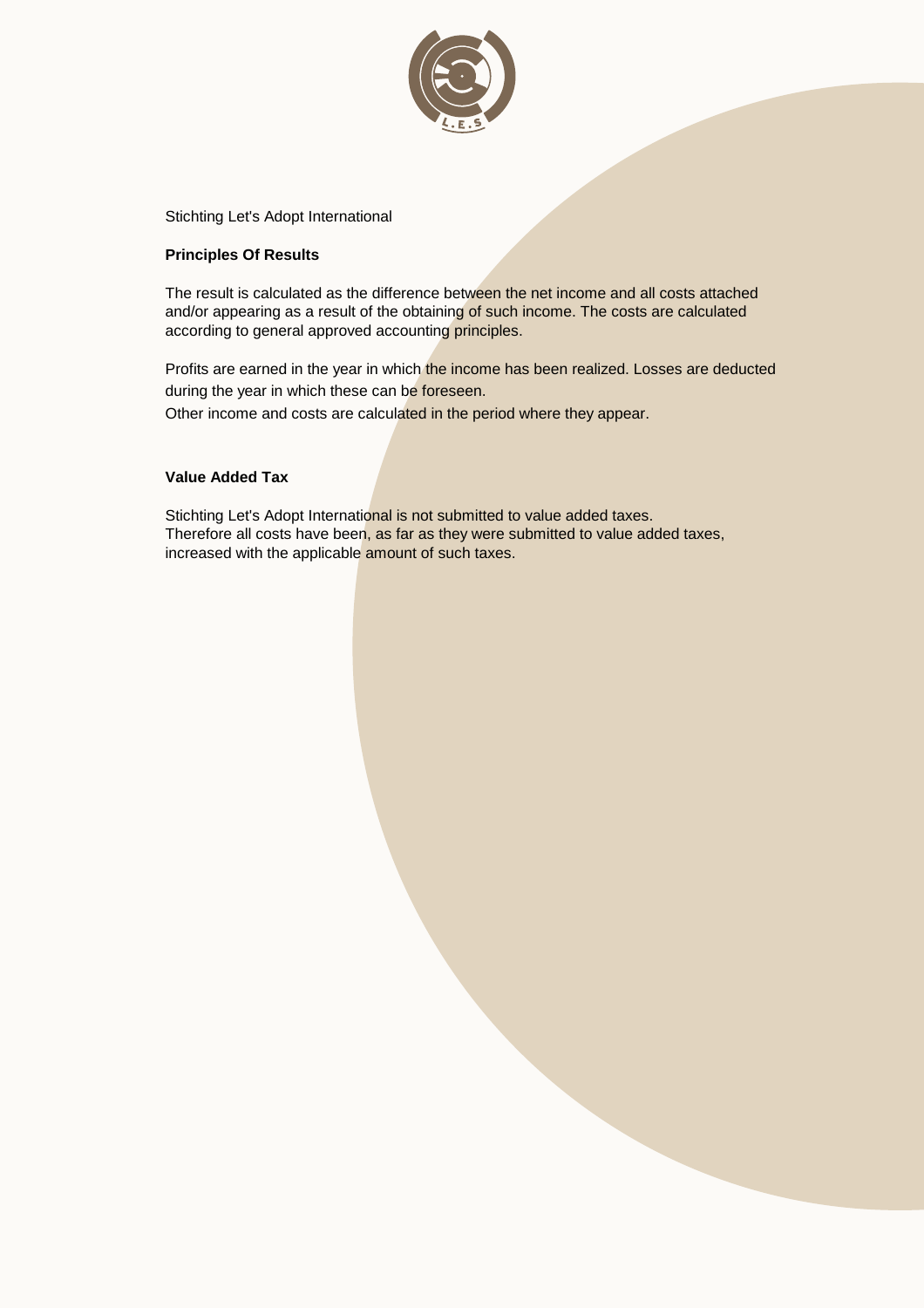

## **SPECIFICATIONS OF THE BALANCE SHEET**

| <b>Assets</b>         | 2020   | 2019   |
|-----------------------|--------|--------|
| <b>Fixed Assets</b>   |        |        |
| Inventory             | 9.752  | 12.480 |
| <b>Current Assets</b> |        |        |
| <b>Other Assets</b>   | -      |        |
| <b>Liquid Assets</b>  |        |        |
| <b>ING Bank</b>       |        | 579    |
| Transferwise          | 1.340  |        |
| Paypal Account        | 13.417 | 8.923  |
|                       | 13.417 | 9.502  |

The liquid assets are at free disposal.

## **Liabilities**

| <b>Foundation Capital</b>   |        |        |
|-----------------------------|--------|--------|
| As per Januari 1st          | 3.486  | 3.846  |
| Profit/loss during bookyear | 4.791  | 360-   |
| As per December 31st        | 8.277  | 3.486  |
| <b>Short Debts</b>          |        |        |
| Creditors                   | 10.873 | 11.328 |
| <b>Other Taxes</b>          |        |        |
| <b>Other Liabilities</b>    | 5.358  | 7.168  |
|                             | 16.231 | 18.496 |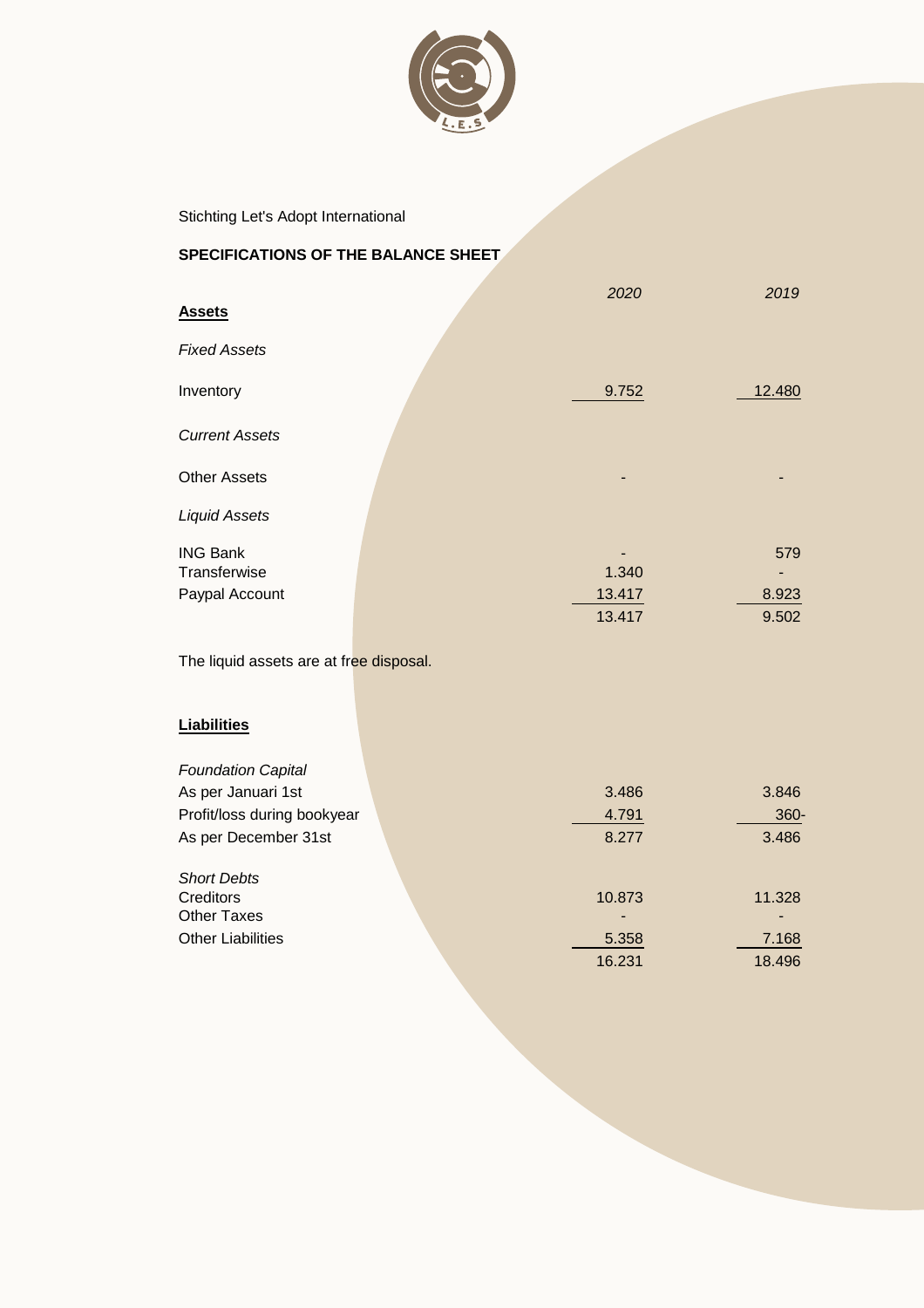

## **SPECIFICATIONS OF THE PROFIT AND LOSS STATEMENT**

|                                     | 2020<br>€ | 2019<br>€ |
|-------------------------------------|-----------|-----------|
| <b>Income</b>                       |           |           |
| Income from donations               | 1.109.631 | 695.613   |
| <b>Costs</b>                        |           |           |
| Direct/Vetenary Costs               |           |           |
| <b>Vetenary Costs</b>               | 202.257   | 150.980   |
| <b>Animal Care Costs</b>            | 397.785   | 179.803   |
|                                     | 600.042   | 330.783   |
| Management/Office Costs             |           |           |
| <b>Management Costs</b>             | 60.045    | 82.836    |
| Office Overhead                     | 13.742    | 18.489    |
| <b>Accountancy And Legal Advice</b> | 13.562    | 5.413     |
|                                     | 87.349    | 106.738   |
|                                     |           |           |
| <b>Animal Boarding</b>              |           |           |
| Rent for animalshelters             | 142.815   | 136.380   |
| <b>Other Housing Costs</b>          |           |           |
|                                     | 142.815   | 136.380   |
|                                     |           |           |
| <b>Promotional Costs</b>            |           |           |
| <b>Advertising Costs</b>            | 159.883   | 87.841    |
| <b>Other Promotional Costs</b>      | 1.502     | 17        |
|                                     | 161.385   | 87.858    |
|                                     |           |           |
| <b>Other Costs</b>                  |           |           |
| <b>Travel Costs</b>                 | 21.881    | 7.976     |
| <b>Car Costs/Rental Vehicles</b>    | 579       |           |
| Miscalleneous Costs/Donations       | 7.694     | 5.100     |
|                                     | 30.154    | 13.076    |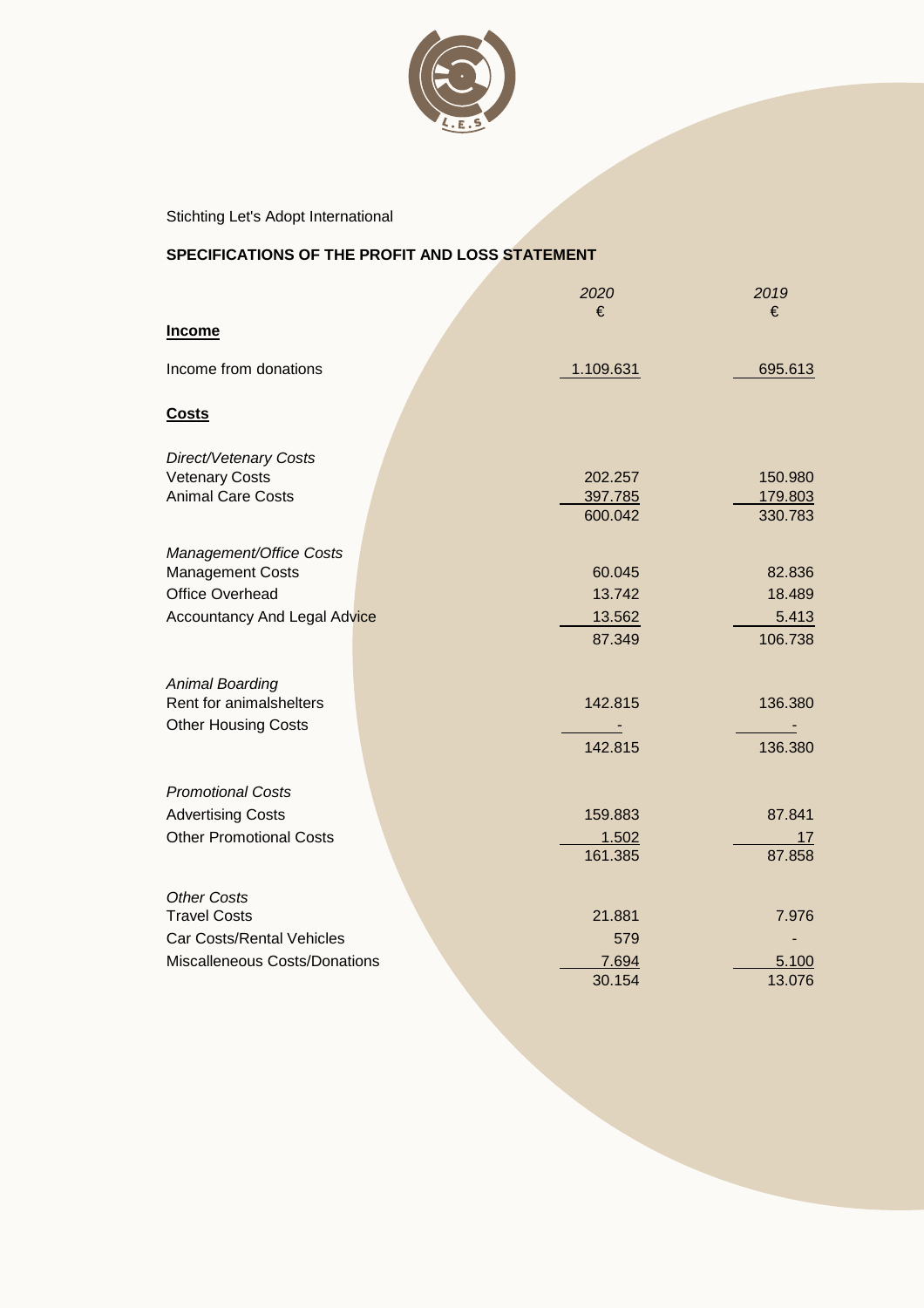

## **SPECIFICATIONS OF THE PROFIT AND LOSS STATEMENT**

|                         | 2020<br>€                | 2019<br>€ |
|-------------------------|--------------------------|-----------|
| <b>Financial Costs</b>  |                          |           |
| Paypal Costs            | 41.402                   | 20.511    |
| Other Bank Costs        | 360                      | 628       |
| <b>Currency Results</b> | $\overline{\phantom{0}}$ |           |
|                         | 41.762                   | 21.139    |

*Company Taxes*

No taxes are liable because it is not the purpose of the foundation to earn profits nor is it the purpose to compete economically with other parties.